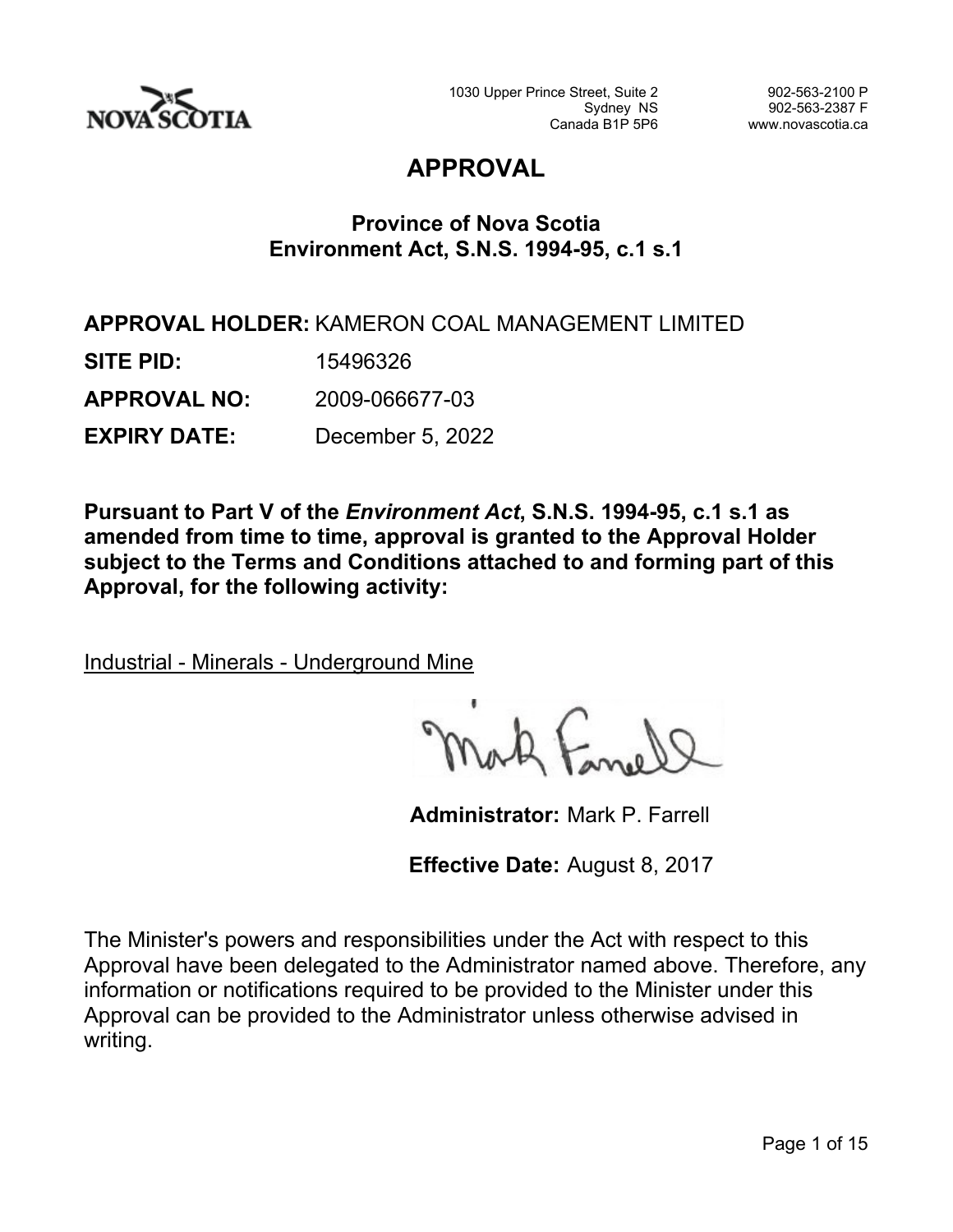# **TERMS AND CONDITIONS OF APPROVAL**

## **Nova Scotia Environment**

**Approval Holder:** KAMERON COAL MANAGEMENT LIMITED

**Project:** Donkin Mines Site

**Site:**

| <b>PID</b> | Civic # Street Name | <b>Street Type Community</b> | County      |
|------------|---------------------|------------------------------|-------------|
| 15496326   |                     | Donkin                       | Cape Breton |

| <b>Approval No:</b> | 2009-066677-03           |  |  |  |  |  |
|---------------------|--------------------------|--|--|--|--|--|
| File No:            | 92100-30-SYD-2009-066677 |  |  |  |  |  |

#### **Reference Documents**

- Application submitted March 9, 2017 and attachments.

#### **1. Definitions**

- a. Act means Environment Act, Chapter 1 of the Acts of 1994-95, and includes, unless the context otherwise requires, all regulations made pursuant to the Act.
- b. Active Area means the area required to operate the approved designated activity and includes the working face and associated works.
- c. Administrator means a person appointed by the Minister for the purpose of this Act, and includes an acting administrator.
- d. Approval means an Approval issued pursuant to this Act with respect to an activity.
- e. Associated Works means any building, machinery, equipment, device, tank, system, stockpile, or other related infrastructure.
- f. Department means the Department of Environment, and the contact for the Department for this approval is: Nova Scotia Environment Eastern Region, Sydney Office 1030 Upper Prince Street, Suite 2 Sydney, Nova Scotia B1P 5P6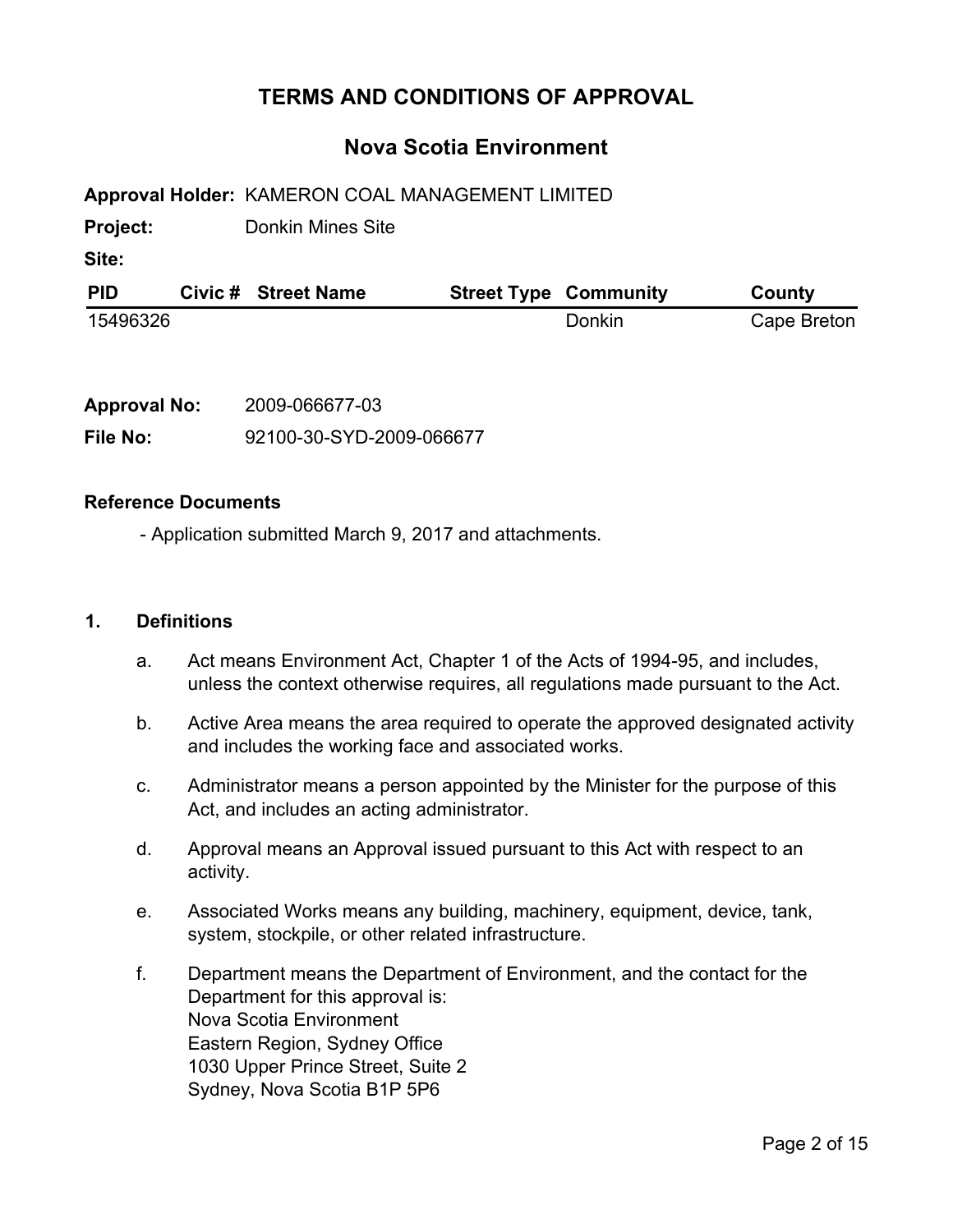Phone: (902) 563-2100 Fax: (902) 563-2387

- g. Disturbed Area means any area on the site of the approved designated activity that has been stripped of vegetation and is susceptible to erosion.
- h. Extension means an increase in size, volume or other physical dimensions of an activity such that the increase may cause an adverse effect if not properly mitigated.
- i. Facility means the Underground Mine and associated works.
- j. Grab sample means an individual sample collected in less than 30 minutes and which is representative of the substance sampled.
- k. Minister means the Minister of Environment and includes any person appointed as a designate of the Minister.
- l. Modification means a change to an activity that may cause an adverse effect if not properly mitigated and includes, but is not limited to, the expansion of the same process, addition of product lines and replacement of equipment with different technology other than that presently in use.
- m. Reclamation means work performed or to be performed in accordance with an authorized plan, and includes rehabilitation of a site or facility.
- n. Site means the lands where an activity or proposed activity will take place.
- o. Standard means a standard, policy, code, guideline, protocol or other rule in relation to a designated activity that, by reason of its establishment or adoption by regulation or as a condition of an approval or certificate of qualification, becomes a mandatory requirement for participation in that designated activity.
- p. Structure includes but is not limited to a private home, a cottage, an apartment building, a school, a church, a commercial building or a treatment facility associated with the treatment of municipal sewage, industrial or landfill effluent, an industrial building, infrastructure or construction, a hospital, and a nursing home, etc.
- q. Water Resource means all fresh and marine waters comprising all surface water, groundwater, and coastal water.
- r. Watercourse means the bed and shore of every river, stream, lake, creek, pond, spring, lagoon or other natural body of water, and the water therein, within the jurisdiction of the Province, whether it contains water or not, and all groundwater.
- s. Wetland means land commonly referred to as marsh, swamp, fen or bog that either periodically or permanently has a water table at, near or above the land's surface or that is saturated with water, and sustains aquatic processes as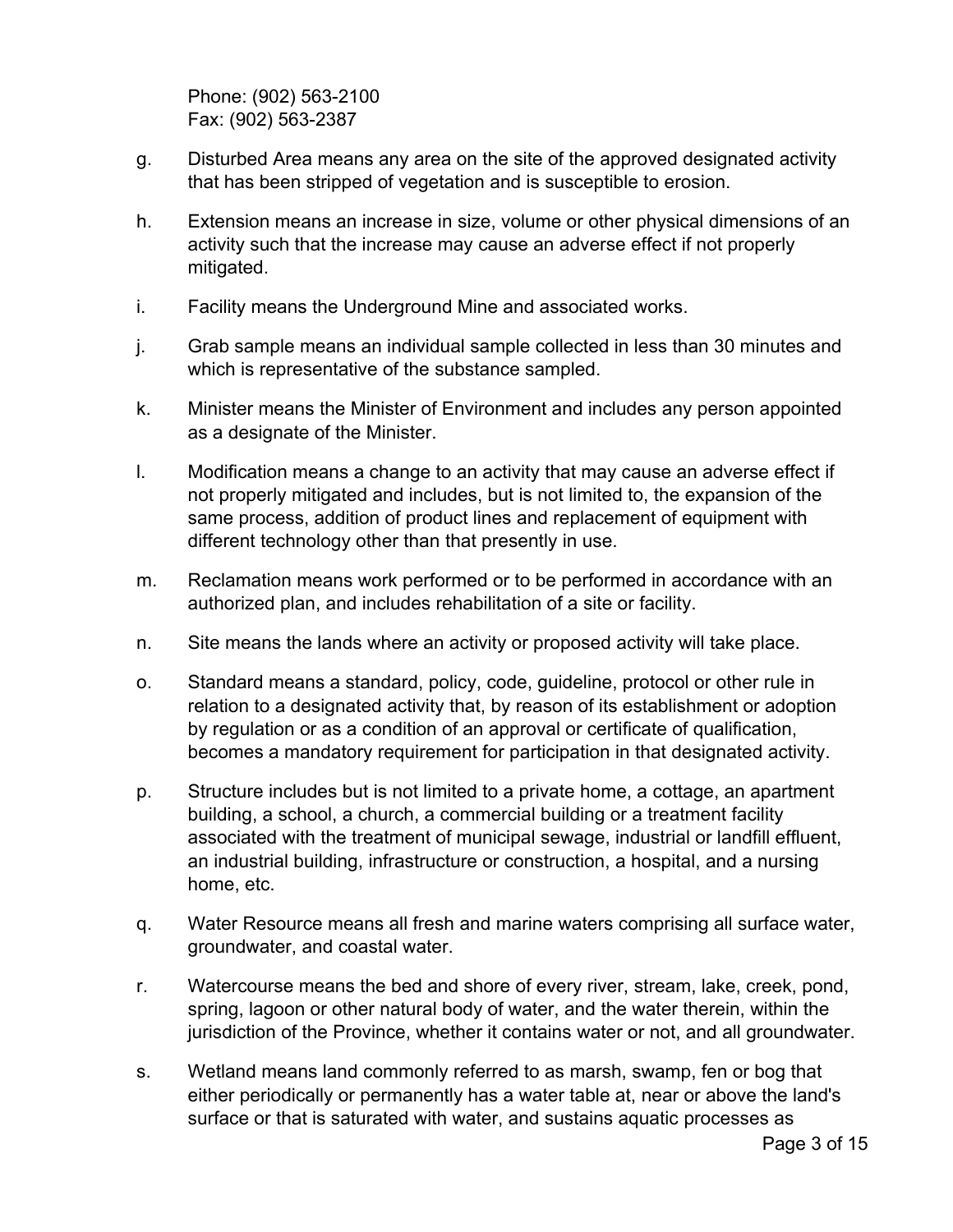indicated by the presence of poorly drained soils, hydrophytic vegetation and biological activities adapted to wet conditions.

t. Abandonment means cessation of production of coal for a period of twelve (12) months, unless authorized by the Minister.

#### **2. Scope**

a. This Approval (the "Approval") relates to the Approval Holder, the application, and supporting documentation, as listed in the reference documents above, to construct, operate and reclaim the Facility, situated at or near 750 Long Beach Road, Donkin, Cape Breton County (the "Site") which is authorized under the Terms and Conditions of this Approval to:

i) Extract up to 3.6 million tonnes of coal per year from the underground coal mining operation

ii) Operate a coal handling and processing plant

iii) Operate a coal and mineral rock waste disposal and water treatment infrastructure

iv) Transport coal to domestic customers and the Port of Sydney in accordance with an approved Transportation Plan

- b. The Site and/or Facility shall not exceed the area as outlined in the application and supporting documentation.
- c. The following PIDs are included in the Site: 15496326, 15277106, 15496334, 15496292, 15496342, 15496300, 15277072, 15496318
- d. It is the Approval Holder's responsibility to ensure applicable legislation, approvals and codes of practice are met for all other aspects of the operation of the Facility.

#### **3. General**

- a. The Approval Holder(s) shall construct, operate and reclaim the Facility in accordance with the following provisions:
	- i. Environment Act S.N.S. 1994-1995, c.1, s.1 as amended from time to time
	- ii. Regulations pursuant to the above Act, as amended from time to time
- b. No authority is granted by this Approval to enable the Approval Holder(s) to construct or operate the Facility on lands which are not in the control or ownership of the Approval Holder(s). It is the responsibility of the Approval Holder(s) to ensure that such a contravention does not occur.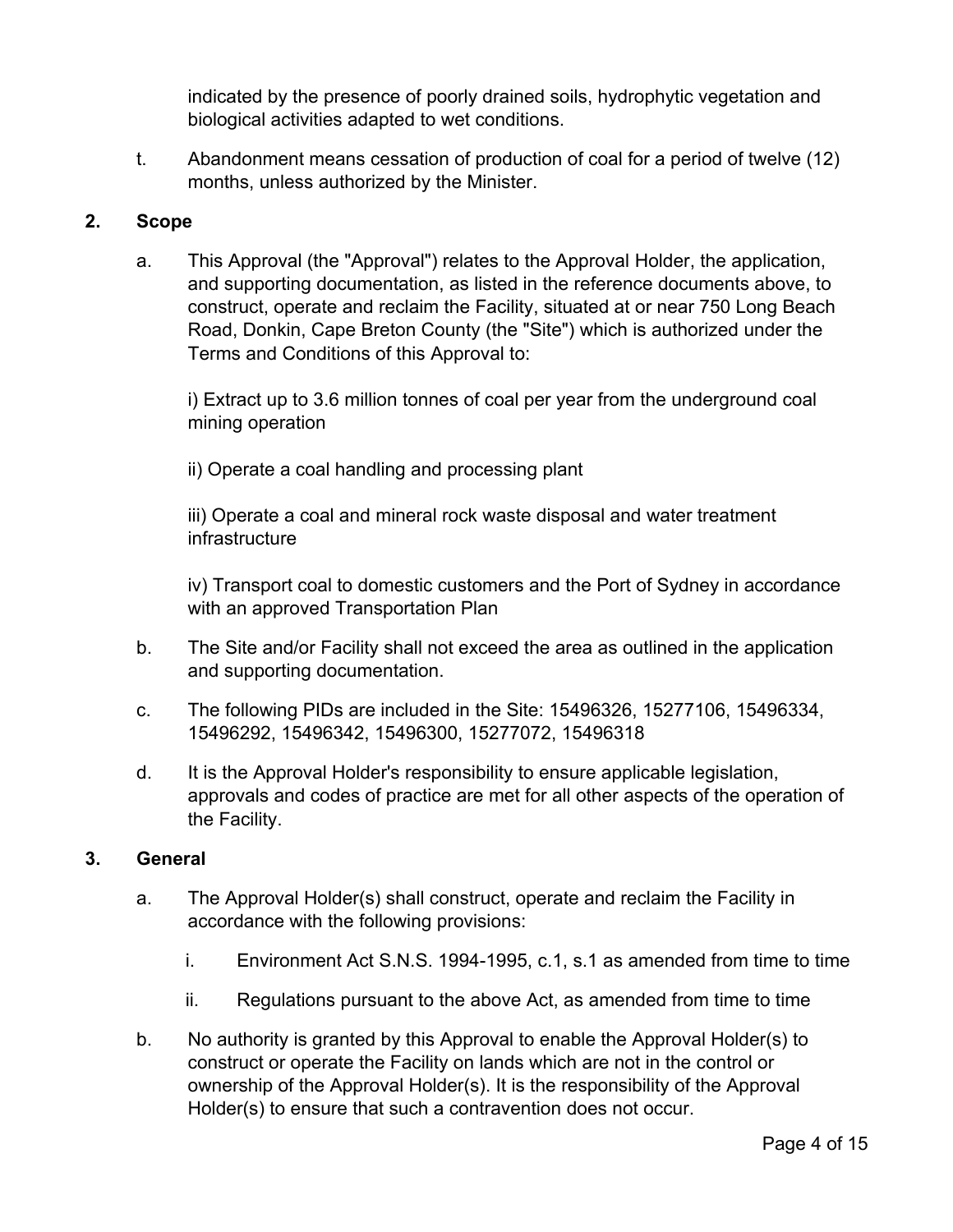- c. If there is a discrepancy between the reference documents and the terms and conditions of this Approval, the terms and conditions of this Approval shall apply.
- d. Any request for renewal or extension of this Approval is to be made in writing, to the Department, at least ninety (90) days prior to the Approval expiry.
- e. The Minister may modify, amend or add conditions to this Approval at any time pursuant to Section 58 of the Act.
- f. This Approval is not transferable without the consent of the Minister.
- g. The Approval Holder(s) shall notify the Department prior to any proposed extensions or modifications to the Facility, including, but not limited to, the active area, operating area, processing changes or waste disposal practices which are not granted under this Approval. An amendment to this Approval may be required before implementing any change.
- h. Extensions or modifications to the Facility may be subject to the Environmental Assessment Regulations. Written approval from the Minister may be required before implementing a change.
- i. Pursuant to Section 60 of the Act, the Approval Holder(s) shall submit to the Minister any new and relevant information respecting any adverse effect that actually results, or may potentially result, from any activity to which the Approval relates and that comes to the attention of the Approval Holder(s) after the issuance of the Approval.
- j. The Approval Holder(s) shall immediately notify the Department of any incidents of non-compliance with this Approval.
- k. The Approval Holder(s) shall bear all expenses incurred in carrying out the environmental monitoring required under the terms and conditions of this Approval.
- l. Unless specified otherwise in this Approval, all samples required to be collected by this Approval shall be collected, preserved and analysed, by qualified personnel, in accordance with recognized industry standards and procedures.
- m. Unless written authorization is received otherwise from the Minister, all samples required by this Approval shall be analysed by a laboratory that meets the requirements of the Department's Policy on Acceptable Certification of Laboratories as amended from time to time.
- n. The Approval Holder(s) shall ensure that this Approval, or a copy, is kept on Site at all times and that personnel directly involved in the Facility operation are made fully aware of the terms and conditions which pertain to this Approval.
- o. Upon any changes to the Registry of Joint Stock Companies information, the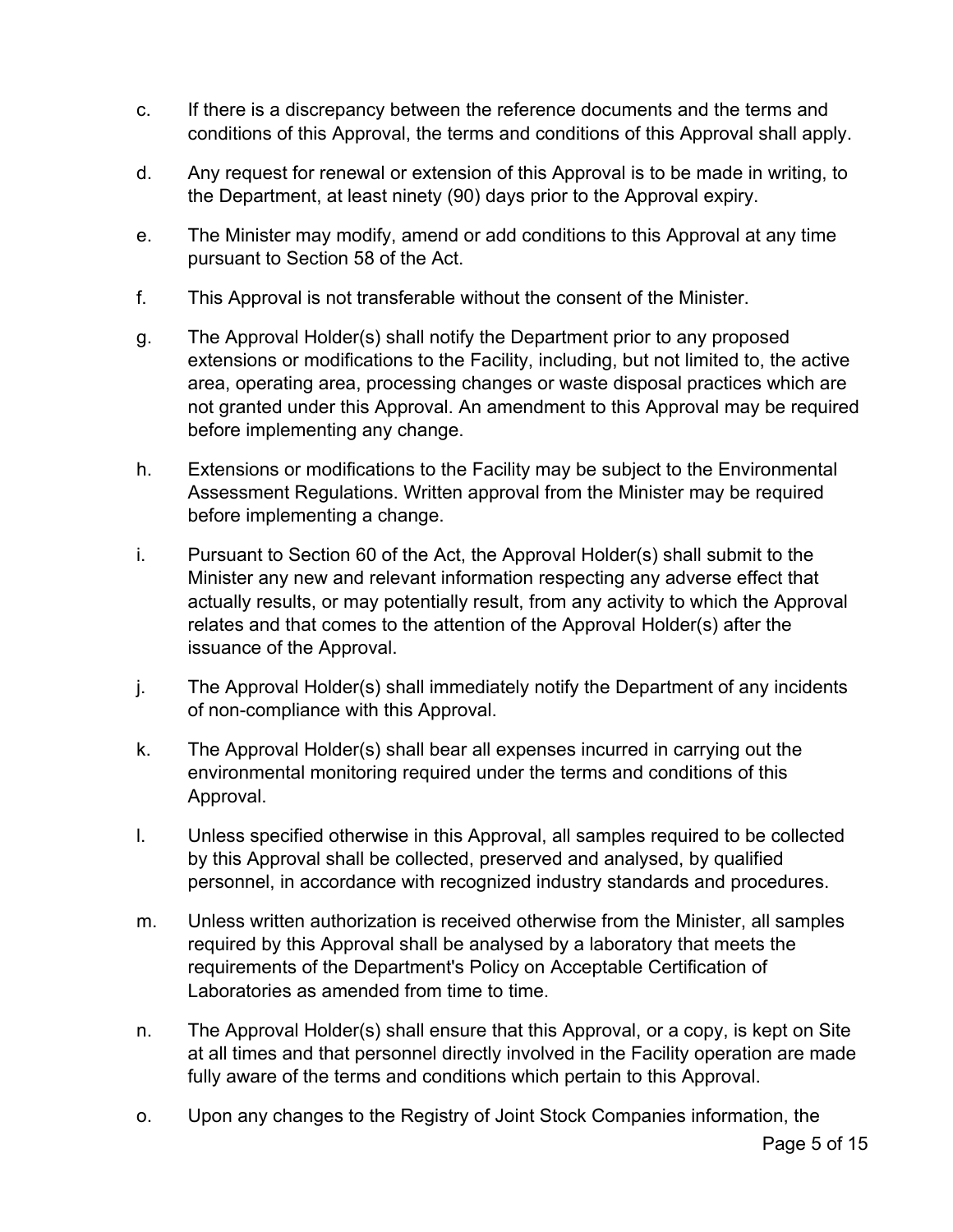Approval Holder(s) shall provide a copy to the Department.

- p. If the Minister determines that there has been non-compliance with any or all of the terms and conditions contained in this Approval, the Minister may cancel or suspend the Approval pursuant to subsections 58A(1) and 58A(2) of the Act, until such time as the Minister is satisfied that all terms and conditions have been met.
- q. If the Minister cancels or suspends this Approval, the Approval Holder remains subject to the penalty provisions of the Act and regulations.

## **4. Sound Levels**

- a. Sound levels measured at the Site property boundaries shall not exceed the following equivalent sound levels (Leq):
	- i. 65 dBA 0700-1900 hours
	- ii. 60 dBA 1900-2300 hours
	- iii. 55 dBA 2300-0700 hours
- b. Monitoring of sound levels shall be conducted at the request of the Department. The location of the monitoring station(s) for sound will be established by a qualified person retained by the Approval Holder(s) and submitted to the Department for approval, this may include point(s) beyond the property boundary of the Site.

#### **5. Separation Distances**

- a. The Approval Holder(s) shall not locate the Active Area of the Site within the following separation distances unless otherwise exempted or varied by conditions of this approval:
	- i. 30 m of the boundary of a public or common highway
	- ii. 30 m of the bank or ordinary high water mark of any watercourse or wetland
	- iii. 30 m of the property boundary that does not form part of the Site Active Area

#### **6. Particulate Emissions (Dust)**

- a. Particulate emissions shall not contribute to an ambient concentration of total suspended particulate matter that exceed the following limits (in micrograms per cubic metre of air) at or beyond the Site property boundaries:
	- i. Daily Average (24 hr.) 120 µ/m3
	- ii. Annual Geometric Mean 70 µ/m3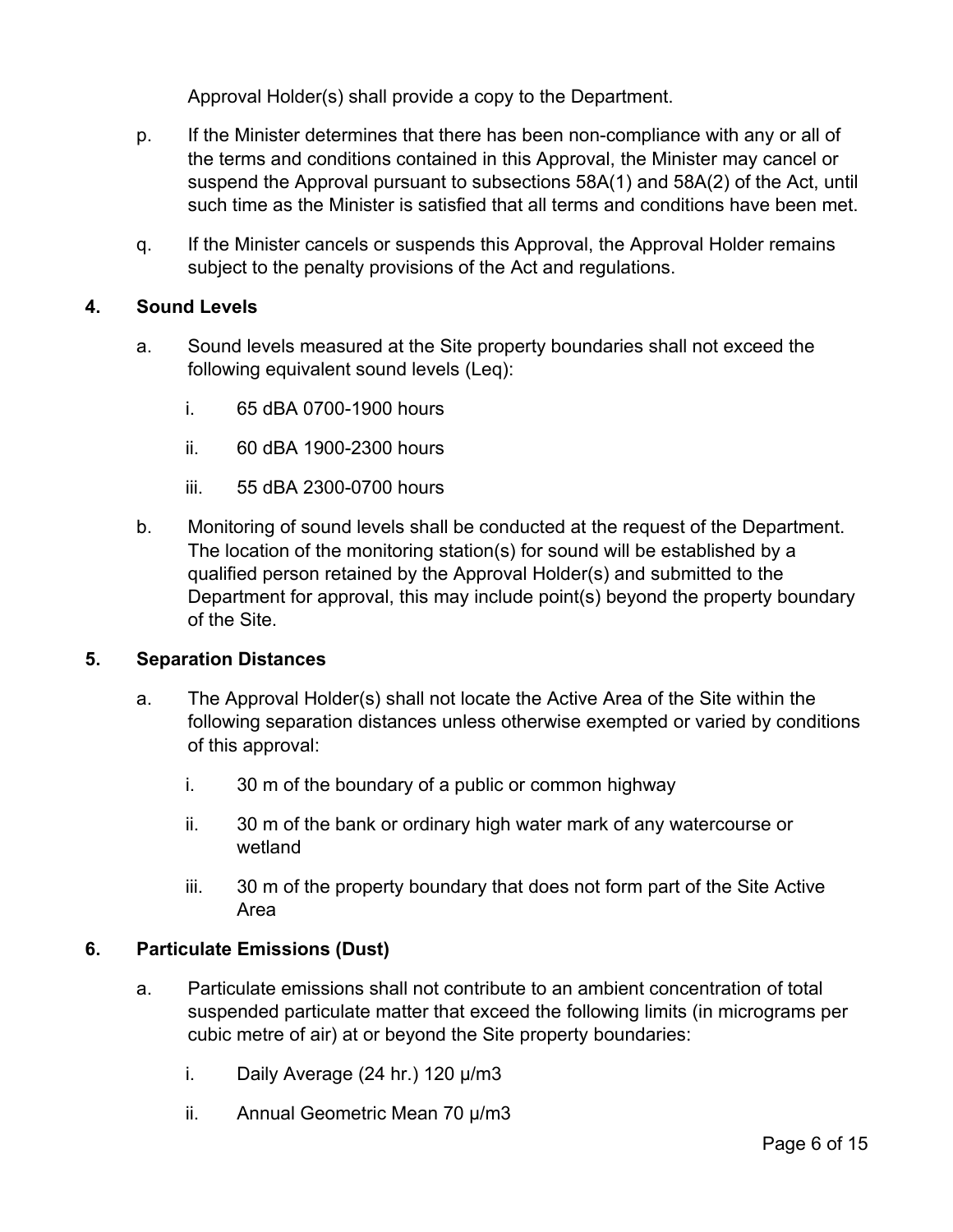- b. The use of oil as a dust suppressant is prohibited.
- c. Monitoring of ambient total suspended particulate matter shall be conducted at the request of the Department. The location of the monitoring station(s) for suspended particulate matter will be established by a qualified person retained by the Approval Holder(s) and submitted to the Department for approval; this may include point(s) beyond the property boundary of the Site.
- d. When requested, ambient total suspended particulate matter shall be measured in accordance with EPA standard; EPA/625/R-96/010a; Sampling of Ambient Air for Total Suspended Particulate Matter (SPM) and PM10 shall be done using a High Volume (HV) Sampler.

### **7. Surface Water**

- a. The Approval Holder shall ensure that the Site surface water is monitored in accordance with Surface Water Monitoring Program identified in Table 1.
- b. The Department reserves the right to require modifications to the Surface Water Monitoring Program including, but not limited to, monitoring locations, monitoring frequency, contaminants of concern, and surface water criteria.
- c. No authority is granted by this Approval to enable the Approval Holder to discharge surface water onto adjoining lands without the authorization of the affected landowner(s). It is the responsibility of the Approval Holder to ensure authorizations are current and valid.
- d. All surface water runoff that may be impacted by petroleum hydrocarbons from the Site shall be collected and directed to an oil/water separator for treatment prior to discharge.
- e. The Approval Holder shall collect and treat all formation water and surface water runoff from the site through the appropriate construction of perimeter ditching, settling ponds and wastewater treatment systems.
- f. The Approval Holder shall conduct fish toxicity testing at surface water monitoring station MP-4 in accordance with the Surface Water Monitoring Program referred to in Table 1 using test method EPS1/RM/13 for salinity levels below 10 ppt or test method EPS1/RM/10 for salinity levels greater than 10 ppt. The Approval Holder shall notify the Department immediately of any failures to this test.
- g. Upon a failed fish toxicity test, the proponent shall immediately cease to discharge water from the Site and shall submit to the Department for approval an action plan to address water quality issues. The action plan shall include recommendations for additional fish toxicity testing. No discharge from the Site will be permitted by the Department until an acceptable fish toxicity test result is achieved.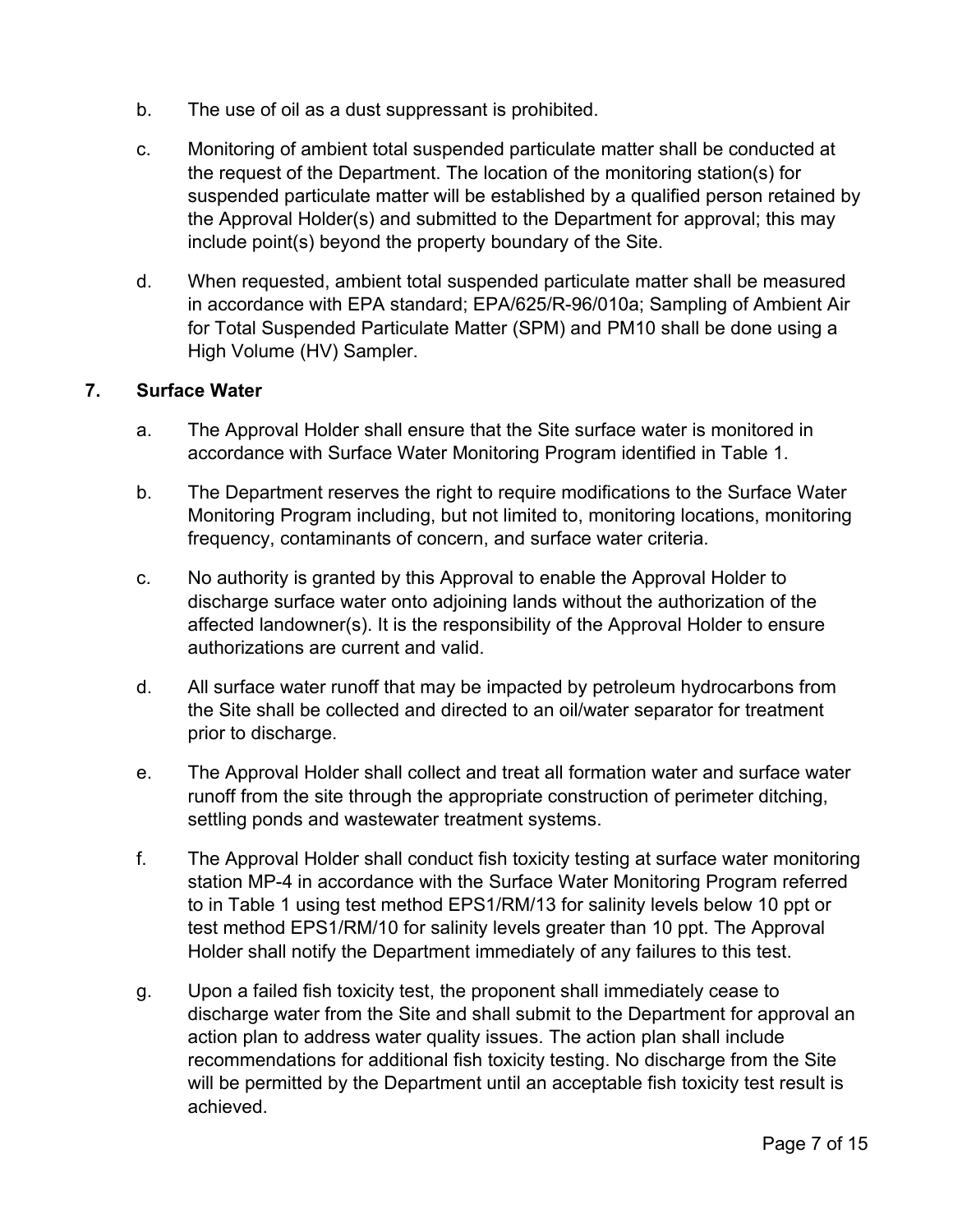h. The Approval Holder shall be required to implement remedial measures, as necessary and/or as directed by the Department, to address surface water contamination.

### **8. Environmental Management Plan**

- a. The Approval Holder shall develop and maintain an Environmental Management/Protection Plan document that shall include, but not be limited to: process and site description, environmental controls, groundwater and surface water monitoring requirements and a Contingency Plan in accordance with the Department's "Contingency Planning Guidelines".
- b. The Facility shall be operated in accordance with this Approval and the Environmental Management/Protection Plan
- c. The Environmental Management/Protection Plan shall be made available to the Department upon request.
- d. The Department reserves the right to require modifications to the Environmental Management/Protection Plan at any time.
- e. The Approval Holder shall review the Environmental Management/Protection Plan annually, when process changes are made, and when there are changes to legislation which may warrant plan revisions.
- f. Dates of reviews, modifications and reasons for any modifications shall be recorded within the Environmental Management/Protection Plan.

#### **9. Groundwater**

- a. The Approval Holder shall ensure that the Site groundwater is monitored in accordance with Groundwater Monitoring Program identified in Table 2.
- b. The Approval Holder shall replace at their expense any water supply which has been lost or damaged as a result of the activity.
- c. The Approval Holder shall notify the Department prior to excavating below the water table in relation to the land based activities. An amendment to this Approval and/or written authorization from the Minister may be required before excavating below the water table.
- d. The Approval Holder shall be required to implement remedial measures, as necessary and/or as directed by the Department, to address groundwater contamination.
- e. The Department reserves the right to require modifications to the Groundwater Monitoring Program including, but not limited to, monitoring locations, monitoring frequency, contaminants of concern, and surface water criteria.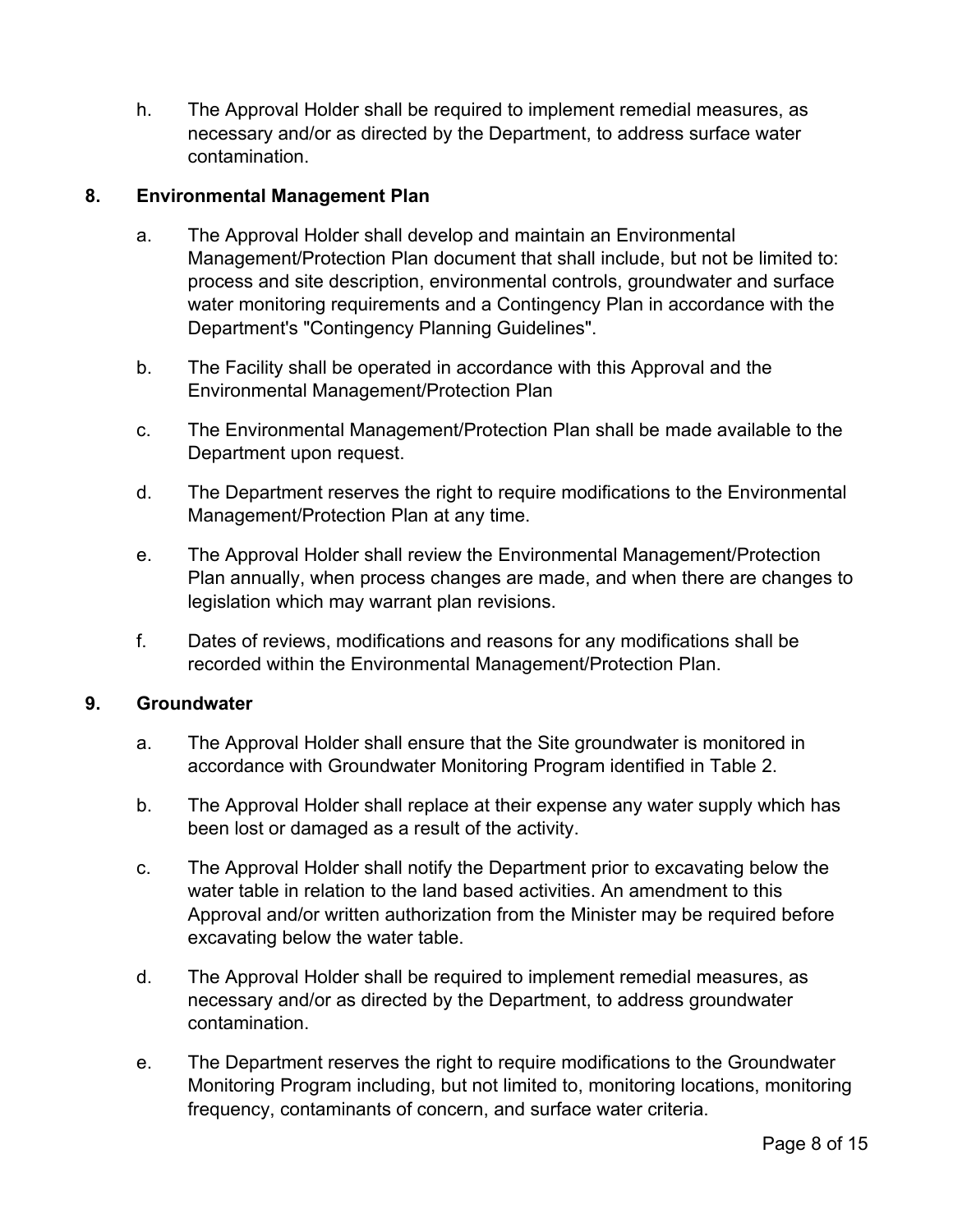#### **10. Sludge Disposal**

- a. Removal and disposal of sludge/sediment from the Serpentine Pond, ADM Treatment Pond, and/or the Refuse Sediment Pond shall be performed in accordance with a Sludge Management Plan pre-approved by the Department.
- b. Changes to the Sludge Management Plan shall be submitted in writing for review and approval prior to implementation.

#### **11. Construction**

- a. Erosion and sedimentation controls are to be in place prior to construction at this facility. Additional controls shall be implemented if Site runoff exceeds the discharge limits contained herein.
- b. Erosion and sedimentation controls are to be maintained and remain in place until the disturbed areas are stabilized.

#### **12. Reporting**

a. The Approval Holder shall submit an Annual Report to the Department by April 1st of each year and shall include a summary of activities in relation to the previous calendar year. Reporting requirements for the Annual Report shall include, as a minimum, that which is listed in the remainder of the Reporting section of the Approval.

i) a summary of the Air Quality Monitoring performed. The report shall be prepared by a qualified individual and shall include an interpretation of the results. The Department may require additional air quality monitoring based on the results.

ii) a summary of the Groundwater Monitoring performed. The summary shall be prepared by a qualified individual and shall include interpretation of the results by a Professional Engineer or a Professional Geo-scientist. The summary shall include, as a minimum:

- a description of the groundwater monitoring network, including an up-to-date site plan

- monitoring well logs and decommissioning logs, as applicable

- a review of the current groundwater monitoring program and recommendations for modifications, as applicable

- current and historical static water elevation data in tabular format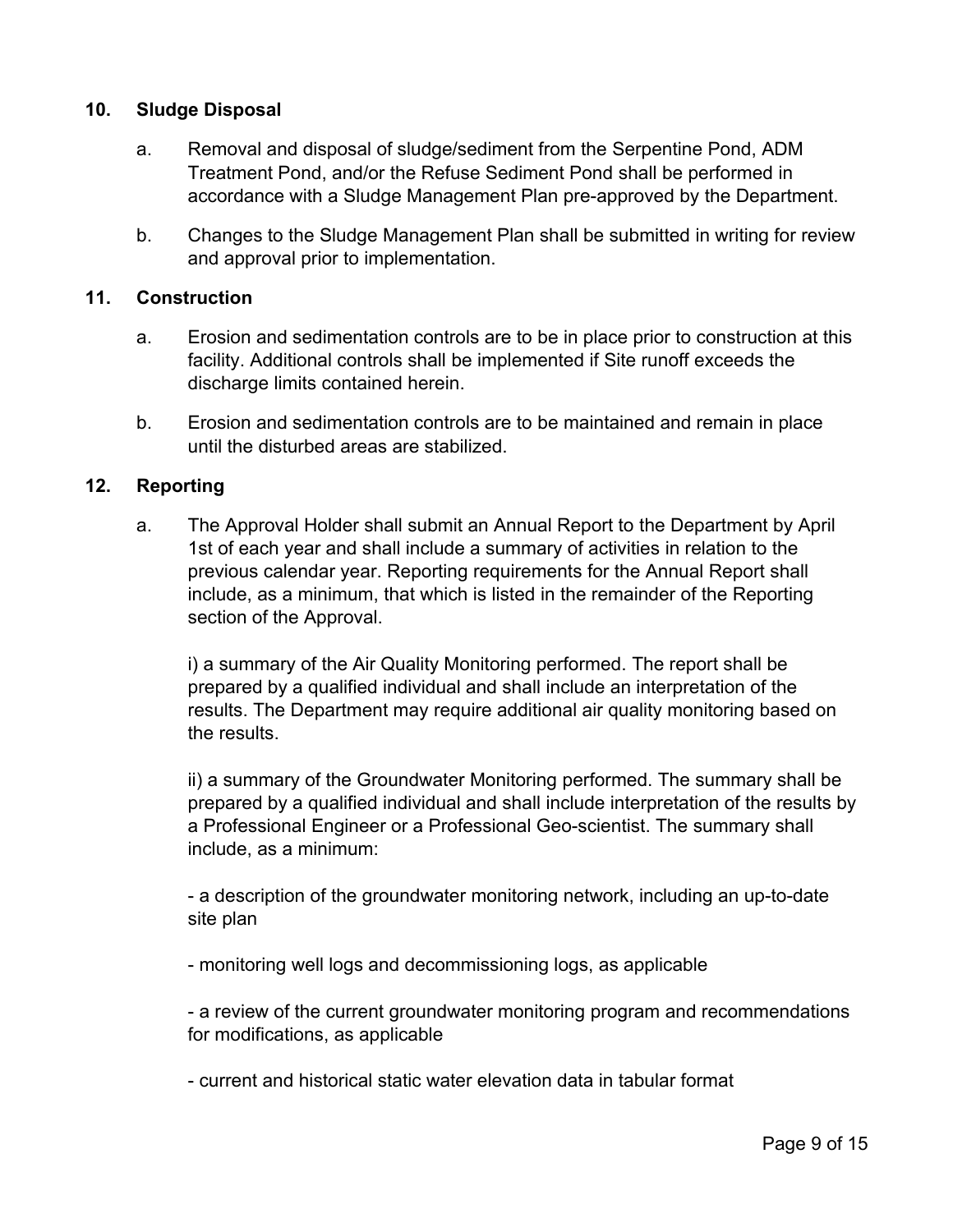- current and historical groundwater quality data in tabular format; data shall be compared to the reference criteria and exceedances highlighted

- a detailed interpretation of the groundwater quality data including an analysis of spatial and temporal trends with comparison to reference criteria and historical (baseline) data.

iii) a summary of the Surface Water Monitoring performed. The summary shall be prepared by a qualified individual and shall include interpretation of the results by a Professional Engineer or a Professional Geo-scientist. The summary shall include, as a minimum:

- a description of the surface water monitoring network , including an up-to-date site plan

- a review of the current surface water monitoring program and recommendations for modifications, as applicable

- current and historical surface water quality data in tabular format; data shall be compared to the reference criteria with exceedances highlighted

- a detailed interpretation of the surface water quality data, including an analysis of spatial and temporal trends, in comparison to the reference criteria and historical (baseline) data.

iv) a quantity (in tonnes) of raw coal extracted from the mine.

v) a quantity (in tonnes) of raw coal processed through the coal handling and processing plant.

vi) a quantity (in tonnes) of waste rock disposed of at the waste rock disposal site

vii) a summary of complaints received for the activity including corrective action taken to address complaints, where necessary.

ix) a summary of recommended changes to the Environmental Management /Protection Plan and Contingency Plan.

#### **13. Spills or Releases**

- a. All spills or releases shall be reported to the Department in accordance with the reporting provisions of the Act, the Environmental Emergency Regulations, and the Contaminated Sites Regulations and Protocols.
- b. Spills or releases shall be assessed and remediated in accordance with the Act and the Contaminated Sites Regulations and Protocols.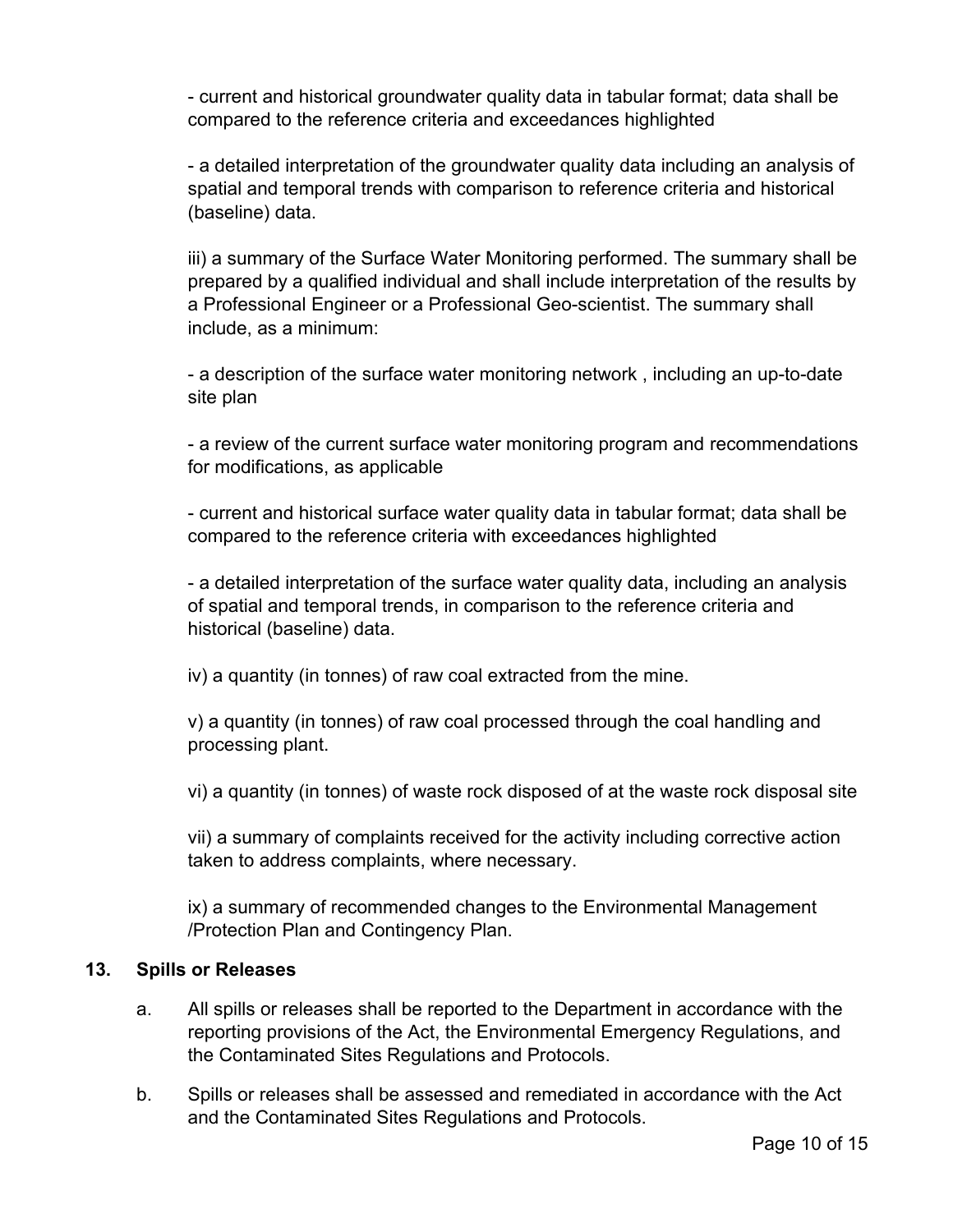### **14. Site Specific Conditions**

- a. The Approval Holder shall construct and operate the Coal Handling and Preparation Plant in accordance with the Coal Handling and Preparation Plant Facility Description and related drawings.
- b. The Approval Holder shall construct and operate the Coal Refuse Facility/Waste Rock Disposal Area in accordance with the Kameron Coal Management Limited Coal Refuse Facility Description, the Proposed Refuse Disposal Plan, and related drawings.
- c. The Approval Holder shall provide an updated Transportation Plan for the activity reflecting the current plan for the primary method for transportation of coal to domestic customers and the Port of Sydney. The Transportation Plan shall be submitted to the Department for review not later than January 8, 2018.
- d. Signage including emergency telephone numbers and contacts are to be posted at the entrance to the Facility.
- e. Current versions of all reference documents and related drawings, including the following, shall be submitted to the Department for review and approval not later than October 16, 2017:
	- Coal Refuse Facility
	- Coal Handling and Preparation Plant Facility Description
	- Coal Waste Management
	- Donkin Mine Environmental Protection Plan
	- Surface Water and Groundwater Monitoring Plan
	- Air Quality Management Plan
	- Environmental Contingency Plan
	- Waste Management Plan
	- Donkin Mine Conceptual Closure and Reclamation Plan
	- Complaint Management Procedure
- f. Prior to extraction of 0.5 million tonnes of coal, the Approval Holder shall submit to the Department for review and approval a Green House Gas Management Plan. The Green House Gas Management Plan shall be implemented upon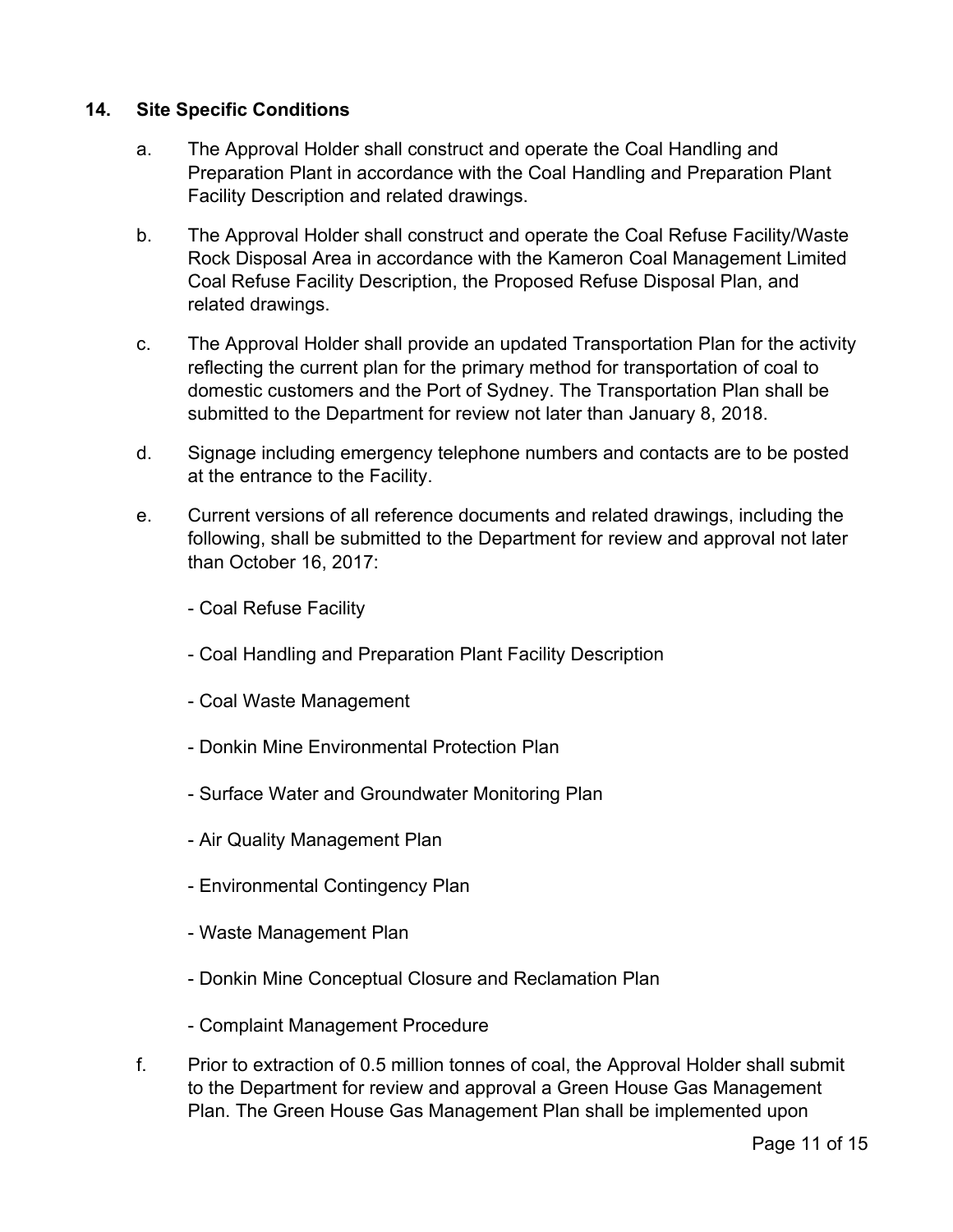approval.

g. The Approval Holder must provide, when requested by the Department, records of Community Liaison Committee activity including meeting minutes, complaints and associated actions.

### **15. Air Quality**

- a. The Approval Holder shall ensure that the Site is monitoring for air quality in accordance with Air Quality Monitoring Plan - Phase II Operations which is included as an appendix in the Donkin Mine Environmental Protection Plan.
- b. The Approval Holder shall report any exceedances to the Air Quality Monitoring Program to the Department immediately and shall take timely action to investigate and address the source of the exceedance.
- c. All trucks transporting coal from the site shall be free of loose debris prior to leaving the Site and covered with fitted tarps to minimize the release of dust.
- d. Coal stockpiles, waste rock and topsoil stockpiles shall be stabilized with vegetation or by other suitable means to minimize fugitive dust emissions.

#### **16. Reclamation & Financial Security**

- a. The Approval Holder shall maintain financial security in a amount and form acceptable to the Nova Scotia Department of Natural Resources and Nova Scotia Environment.
- b. The financial security shall be calculated based on the Donkin Mine Conceptual Closure and Reclamation Plan Updated for Phase II (Production) Mining Activities.
- c. The reclamation/financial security shall be revised every three years in accordance with a Revised Reclamation Plan.
- d. The Approval Holder shall submit a Revised Reclamation Plan 90 days prior to cessation of coal extraction operations.
- e. The Approval Holder shall reclaim the Site within twelve (12) months of site abandonment and in accordance with the latest Reclamation Plan submitted by the Approval Holder, and/or other terms as specified by the Department.
- f. The Approval Holder shall notify the Department when reclamation has been completed.
- g. The release of the financial security shall be subject to review of the reclamation of the Site by both Nova Scotia Department of Natural Resources and Nova Scotia Environment.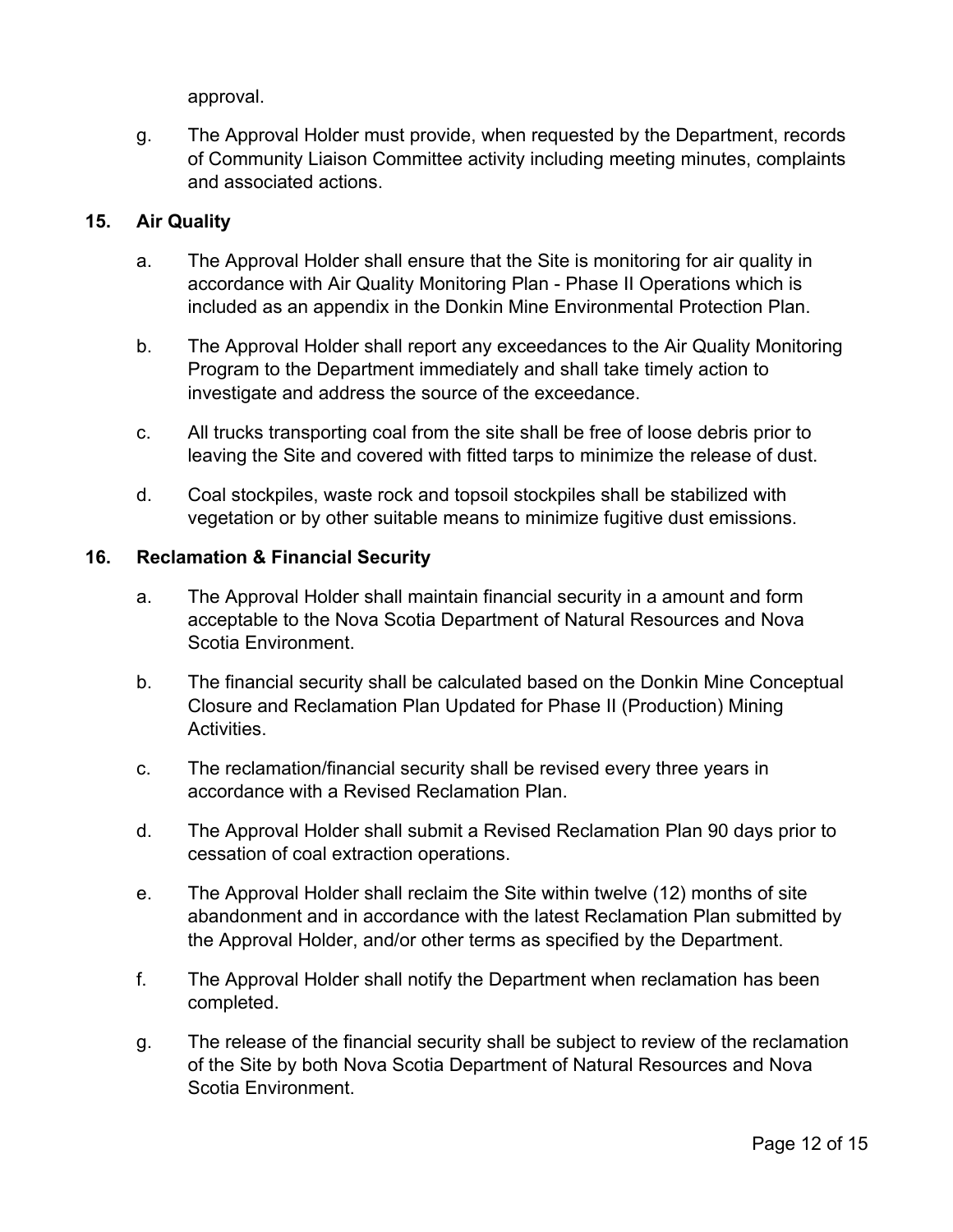- h. The Approval Holder shall grant Nova Scotia Environment full access to the financial security held by Nova Scotia Department of Natural Resources, this shall be to address reclamation issues, acidic water generation, or other environmental concerns.
- i. The Approval Holder shall ensure that any financial security posted for rehabilitation be kept valid for the term of the Approval.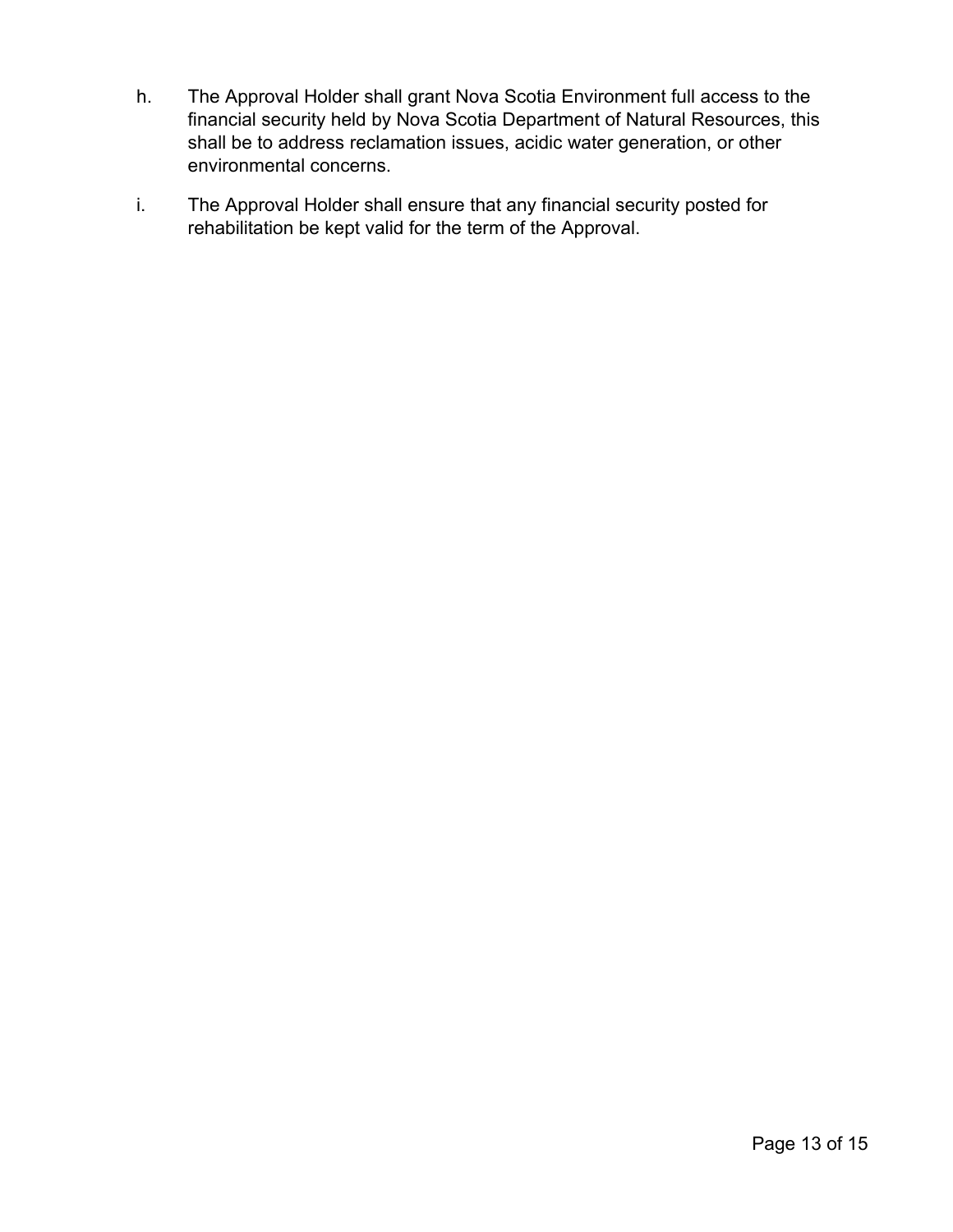## **Table 1**

#### **SURFACE WATER MONITORING PROGRAM - SAMPLING FREQUENCY, PARAMETERS AND CRITERIA**

**Kameron Coal Management Limited**

**Donkin Mine, Cape Breton County, NS**

|                                                                                                              | <b>Sampling Station ID</b> |                |                          |                          |                          |                          |                          |                          |
|--------------------------------------------------------------------------------------------------------------|----------------------------|----------------|--------------------------|--------------------------|--------------------------|--------------------------|--------------------------|--------------------------|
| Parameter                                                                                                    | <b>Surface Water</b>       |                |                          |                          |                          |                          |                          |                          |
|                                                                                                              | $MP-1$                     | $MP-3$         | $MP-4$                   | $MP-7$                   | $MP-8$                   | $BW-1$                   | $BW-2$                   | $BW-3$                   |
| <b>Field Measurements **</b>                                                                                 |                            |                |                          |                          |                          |                          |                          |                          |
| Flow                                                                                                         | $\overline{\phantom{a}}$   | <b>SM</b>      | M                        | <b>SM</b>                | $\blacksquare$           | $\blacksquare$           | $\blacksquare$           | $\blacksquare$           |
| pH                                                                                                           | M                          | <b>SM</b>      | M                        | <b>SM</b>                | Variable                 | <b>SA</b>                | <b>SA</b>                | <b>SA</b>                |
| <b>Specific Conductivity</b>                                                                                 | M                          | SM             | M                        | SM                       | $\blacksquare$           | <b>SA</b>                | <b>SA</b>                | <b>SA</b>                |
| Temperature                                                                                                  | M                          | <b>SM</b>      | M                        | <b>SM</b>                | $\blacksquare$           | <b>SA</b>                | <b>SA</b>                | <b>SA</b>                |
| <b>Dissolved Oxygen</b>                                                                                      | M                          | SM             | M                        | SM                       | $\overline{\phantom{a}}$ | <b>SA</b>                | <b>SA</b>                | <b>SA</b>                |
| <b>Water Level</b>                                                                                           | $\blacksquare$             | $\blacksquare$ | $\overline{\phantom{a}}$ | $\overline{\phantom{a}}$ | $\overline{\phantom{a}}$ | $\blacksquare$           | $\overline{\phantom{0}}$ | $\blacksquare$           |
| <b>Laboratory Analysis</b>                                                                                   |                            |                |                          |                          |                          |                          |                          |                          |
| 96-Hour Fish Toxicity                                                                                        |                            | $\blacksquare$ | <b>SA</b>                | $\overline{\phantom{a}}$ | $\blacksquare$           | $\blacksquare$           | -                        | $\overline{\phantom{a}}$ |
| <b>Total Suspended Solids (TSS)</b>                                                                          | M                          | <b>SM</b>      | M                        |                          |                          | <b>SA</b>                | <b>SA</b>                | <b>SA</b>                |
| <b>General Chemistry</b>                                                                                     | M                          | $\blacksquare$ | $\overline{\phantom{a}}$ | <b>SM</b>                | $\blacksquare$           | $\blacksquare$           | -                        | $\blacksquare$           |
| <b>Metals (incl. Mercury)</b>                                                                                | M                          | <b>SM</b>      | M                        | <b>SM</b>                |                          | <b>SA</b>                | <b>SA</b>                | <b>SA</b>                |
| <b>Polyaromatic Hydrocarbons</b><br>(PAHs)                                                                   | M                          | $\blacksquare$ | $M^*$                    | <b>SM</b>                |                          | $\overline{\phantom{a}}$ | $\overline{\phantom{0}}$ |                          |
| <b>Biological Oxygen Demand</b><br>(BOD), Chemical Oxygen<br><b>Demand (COD), Thiosalts</b>                  |                            |                | M                        |                          |                          |                          | -                        |                          |
| <b>Total Petroleum Hydrocarbons</b><br>(TPH), Benzene, Toluene,<br><b>Ethylbenzene and Xylenes</b><br>(BTEX) | M                          |                | $M^*$                    |                          |                          | $*SA$                    | $*SA$                    | $*SA$                    |

**Notes:**

'\*' indicates parameters analyzed for the frequency indicated only if detected in MP1 or MP7 in a previous sampling **event**

\*\*' Criteria - Unless otherwise stated, results to be compared to applicable CCME Water Quality Guidelines for **Protection of Aquatic Life and/or baseline conditions typical of monitoring location prior to January 1, 2017. However, pH shall be between 6.5 and 9.0**

MP-8 to be monitored for pH at the discretion of KCML for purposes of treatment system adjustments and shall be **between 6.5 and 9.0**

**SM = Semi-Monthly (twice a month), M = Monthly, SA = Semi-Annually (twice a year)**